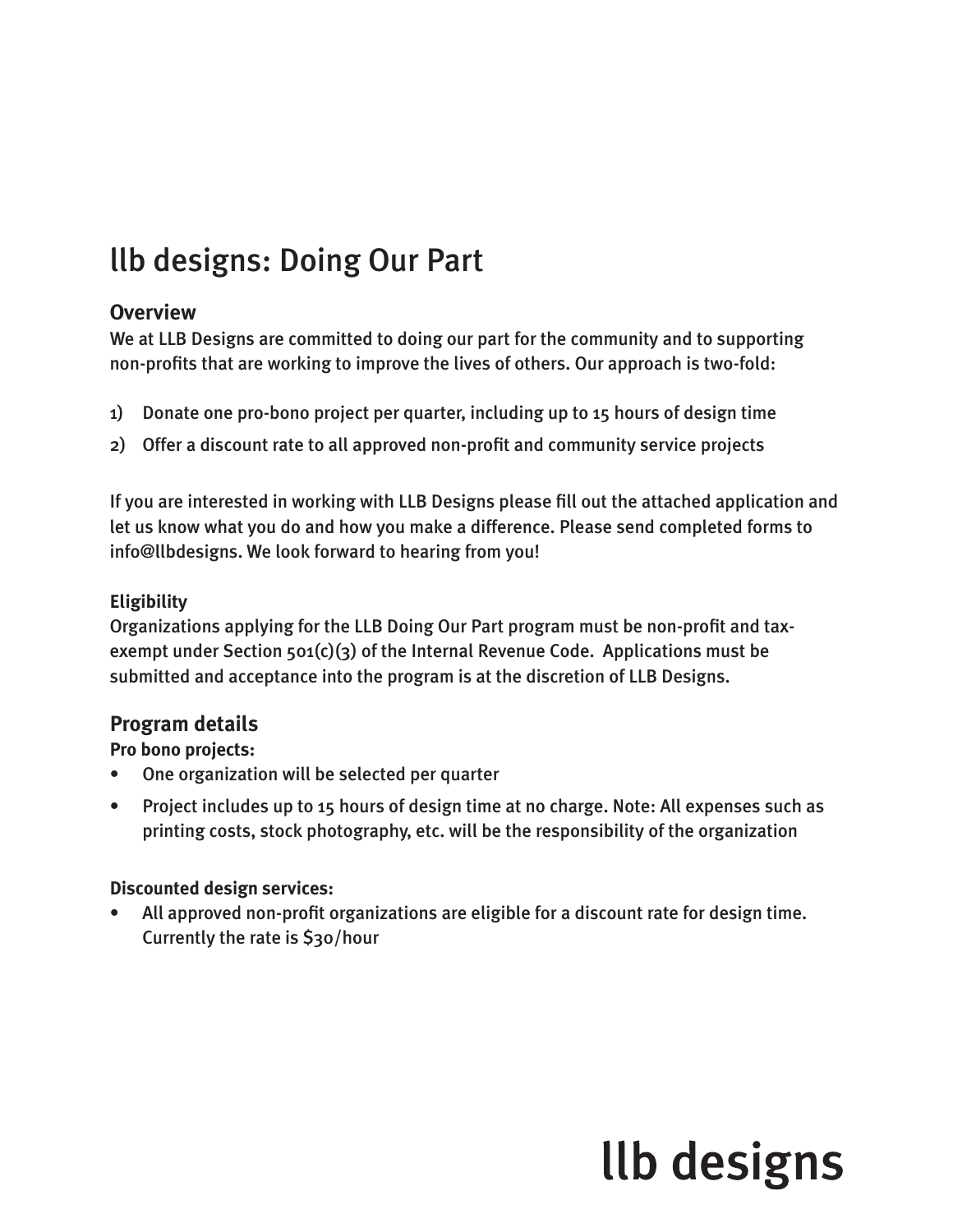# **Ilb designs**

## Application

Primary contact information

| Name:   |  |  |  |  |  |
|---------|--|--|--|--|--|
| E-mail: |  |  |  |  |  |
| Phone:  |  |  |  |  |  |

## **Overview of your organization**

Who does your organization serve?

## How many people are impacted per year?

## Who would be key decision maker(s) during the project?

## Other highlights:

. . . . . . . . . . . . .